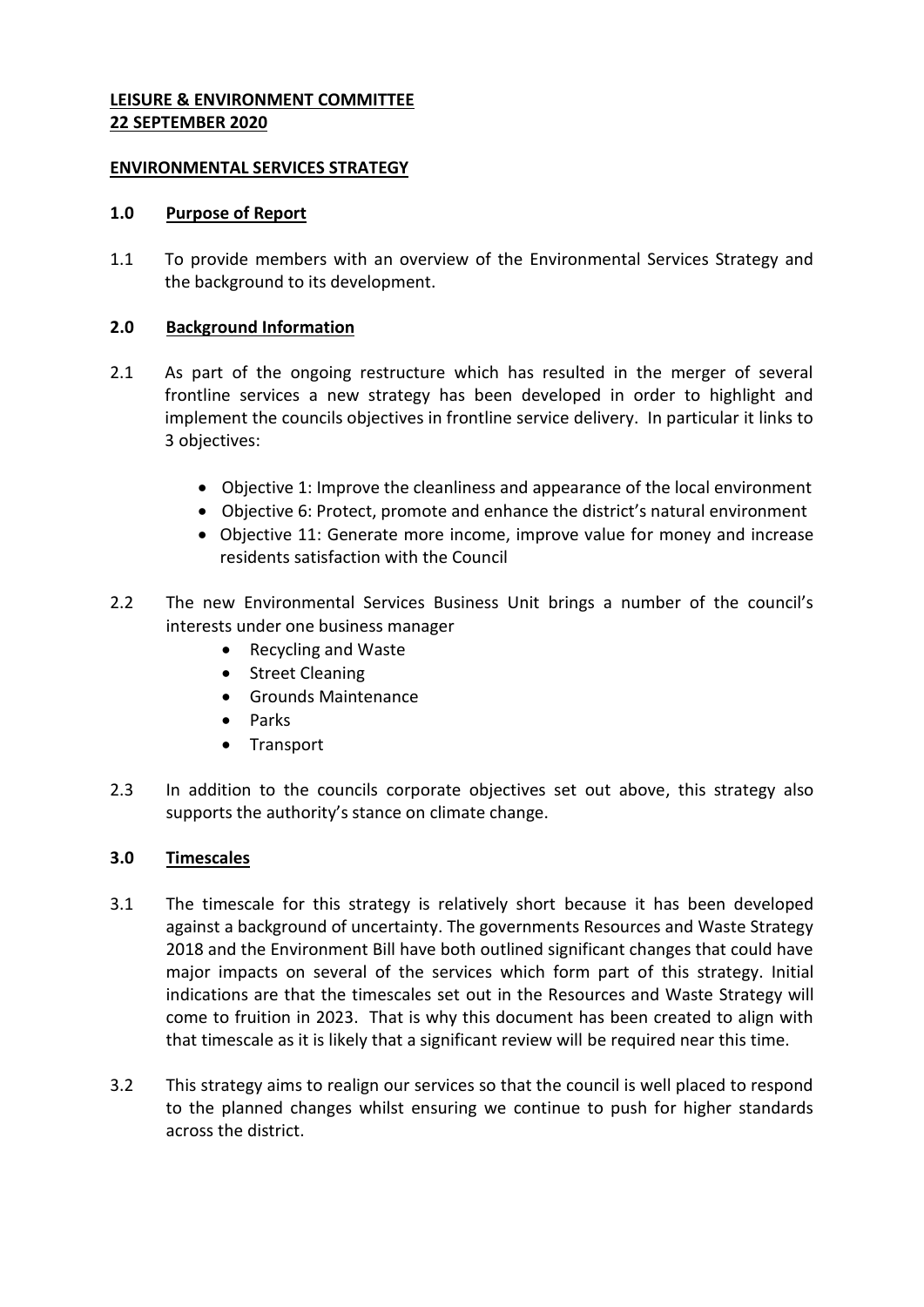# **4.0 Objectives**

- 4.1 There are 7 key objectives outlined in this strategy and the full document lists a number of actions which are aimed to deliver on each one. These objectives are:
	- 1. To improve the district's recycling rate with the aim of maximising recycling percentage.
	- 2. Work with communities and partners to 'Green' Newark and Sherwood delivering district wide programmes focusing on tree planting and protecting and enhancing the district's natural environment.
	- 3. Making Newark and Sherwood 'Clean' with a focus on areas in need by conducting targeted activity in identified communities and tackling key issues.
	- 4. Work with our communities to create social capital in the 'Green' and 'Clean' agendas and encourage engagement with Environmental Services.
	- 5. Engage with communities to deliver behaviour change through education and enforcement including campaigns.
	- 6. Work with key colleagues within the Council to reduce Newark and Sherwood District Council's carbon footprint to offset the impact of Climate Change.
	- 7. Maximise resources within the unit through efficiencies and commercialisation with the aim any additional resource being reinvested into greening initiatives and service improvements.

### **5.0 Equalities Implications**

5.1 None at this stage but during the implementation of this strategy impacts will considered on a project by project basis.

### **6.0 Impact on Budget/Policy Framework**

6.1 None at this stage but individual actions may require additional budget commitments. Each applicable action will be assessed at the time and additional reports provided.

### **7.0 Community Plan – Alignment to Objectives**

- 7.1 This project works deliver the following Community Plan objectives;
	- Objective 1: Improve the cleanliness and appearance of the local environment
	- Objective 6: Protect, promote and enhance the district's natural environment